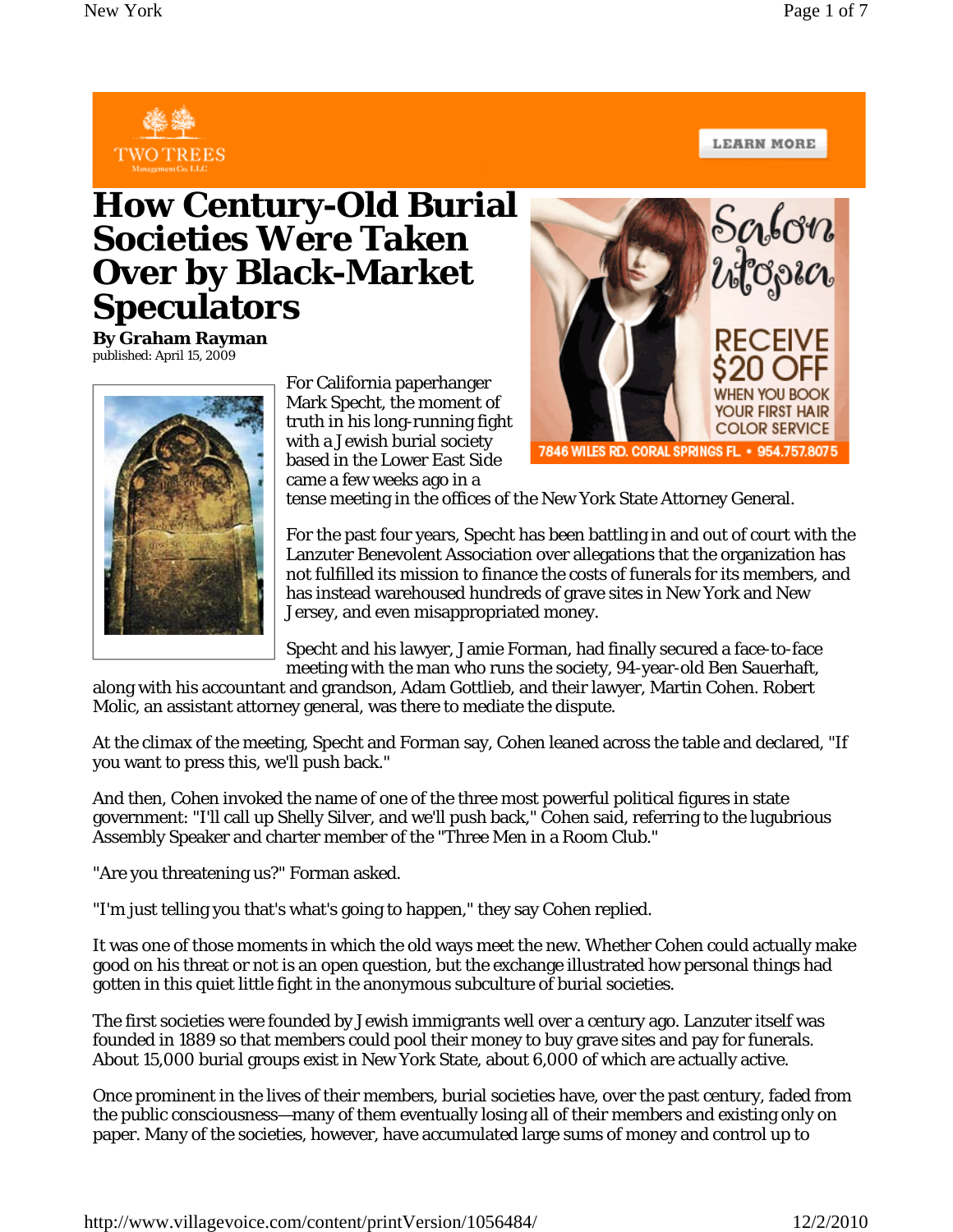hundreds of unused grave sites, with only a very few people positioned to decide what to do with that property and cash.

Increasingly, state officials say, the operations of these societies are generating complaints from members who still remain.

"No one is looking at these organizations—nobody knows what these organizations are doing," a state official tells the *Voice*. "There's no registration and no reporting procedures. There's no way to tell what they are using the money for or what they are doing with their graves."

"There's a bigger picture here," says Forman. "There are a lot of questions, but absolutely no oversight."

**"When people** came from Europe, they banded together with people from their towns," says Florence Marmor, 75, a woman who studies Jewish genealogy and had her own run-in with a burial society—in her case, over her own grave. She explains that burial societies sprouted up as one way to keep people together. "They didn't register with the government. They had to bury their dead, and they wanted to bury them among their own people."

As time passed, burial societies literally took over some cemeteries—controlling up to 80 percent of the land, particularly in Jewish cemeteries. "In effect, the burial society land is a cemetery within a cemetery," says Joel Barkin, a spokesman for the office of the Secretary of State, which oversees cemeteries.

As the decades rolled forward, burial societies served a powerful function in the lives of their members. But ensuing generations spread to the four corners of the country, and membership in many societies dwindled.

"People were dying; membership was decreasing," Marmor says. "The children just weren't interested. They moved on from their parents' ways."

As membership declined, the societies themselves began to fall apart. Fewer people were interested in maintaining the organizations. But the societies still held titles to the grave sites and still had money in investment accounts.

A quick scan of society tax returns in a state database shows that some societies control millions of dollars in investment accounts, while others control only a few thousand dollars. Every year, a couple of dozen societies are liquidated because they have decided to fold.

It wasn't uncommon for some societies, after years of neglect, to fall under the control of a single person. That person then has control not only of the money in the society investment accounts, which could be substantial, but also of the unused graves—which is kind of like owning real estate. Grave sites, after all, can be bought and sold, just like apartments, houses, or plots of land.

Some societies own hundreds of unused grave sites—holdings that could be worth more than \$1 million on the open market. And with that kind of control, it's not hard to undersell the cemetery operators themselves.

Seeing an opportunity, funeral directors often joined burial societies as regular members. Some directors stretched the meaning of membership and joined up to 100 societies at a time—a clear conflict of interest.

Their memberships gave them an "in" with the societies and helped them draw business to their funeral homes. As time passed, membership dwindled, societies fell apart, and the directors gained de facto control of those associations and their holdings.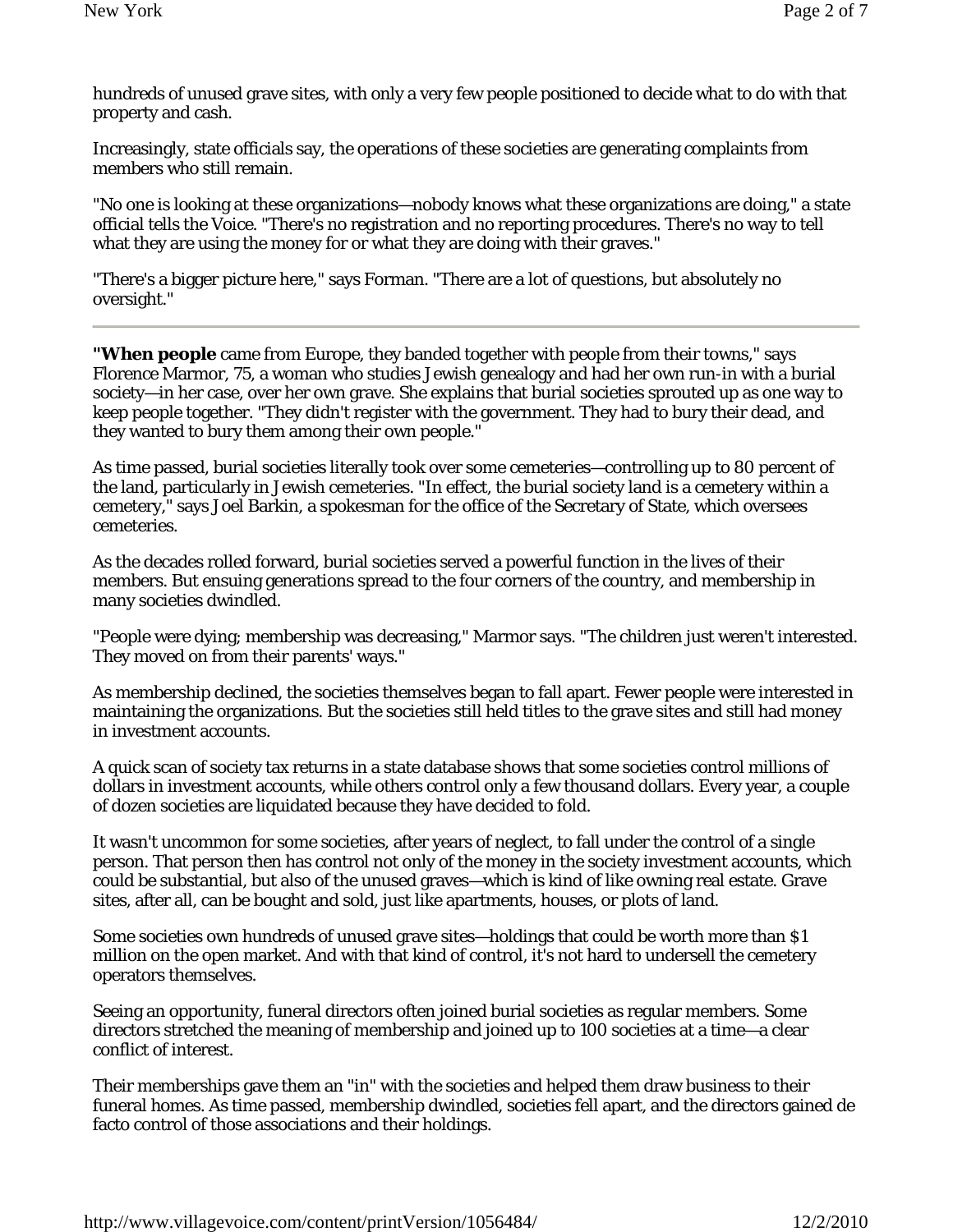Control was key, because the directors now knew where the graves were, where the burial permits were, and how many excess graves they had. It was then a simple matter to sell off the excess graves to non-members, sell graves owned by people who had moved out of state, and even sell active graves out from under their owners.

Officials at the State Division of Cemeteries say that this selling of graves is a significant problem. Matt Glazer, a spokesman for Attorney General Andrew Cuomo, says the Charities Bureau also sees similar complaints.

"Over the years, the funeral directors have sold graves to non-members, which is illegal," Barkin says.

That's what was happening at the Yablokoff Kingsway Memorial Chapel in Brooklyn in 2003 and 2004, until state officials stepped in and put a stop to it.

The funeral director, Steve Wandy, and people running a burial society affiliated with the Odd Fellows Masonic group, were selling excess burial society graves in nearby Washington Cemetery to Russian Jewish immigrant families, records show.

Wandy, sources said, had several burial societies under his control. He would find a family that needed a funeral, sell them a society grave, and issue a burial permit for the grave through the society. And the cemeteries involved had no way of knowing the identity of the real owners of the grave.

"That happens throughout the industry," a state official says.

Wandy and one of the burial society leaders offered cut-rate prices for graves at Mount Hebron Cemetery, Beth David, Wellwood, and others.

"You don't have to be a director if you have access to the graves," a source says. "If you have 60 graves left to sell, and the cemetery charges \$2,000, you charge \$1,500."

In 2005, Wandy agreed to pay the cemeteries \$80,000, transferred a number of the graves that he controlled back to the societies, and severed ties with those societies, records show.

Reached by phone, Wandy declined to discuss the 2005 case, referring the reporter to his attorney, William Cagney, who did not return a call.

But Wandy, speaking in general, did tell the *Voice* that some rules should be changed to address the improper sale of grave sites. Cemeteries, he says, are only allowed to pay a modest amount to buy back grave sites. So burial societies often reject their offers and, instead, either try to sell them to individuals for a lot more or just sit on the grave sites.

"These graves just sit forever," Wandy says. "If they would change that rule, it might be easier for the cemeteries to re-acquire the sites."

By law, cemeteries must buy back graves at only a small percentage above their initial cost. What that means is that if you bought a grave in 1980 for \$800, the cemetery would only have to pay that amount plus a nominal percentage.

Since graves on the open market are worth \$5,000 or more, the cemetery can turn around and resell that grave for a lot more than \$800, making a huge profit.

"Cemeteries have a deal where they grab graves on the cheap and sell them for big bucks," says Cohen.

**Mark Specht** first waded into the tangled world of his parents' burial society four years before his dramatic meeting at the attorney general's office. The dispute started with a phone call.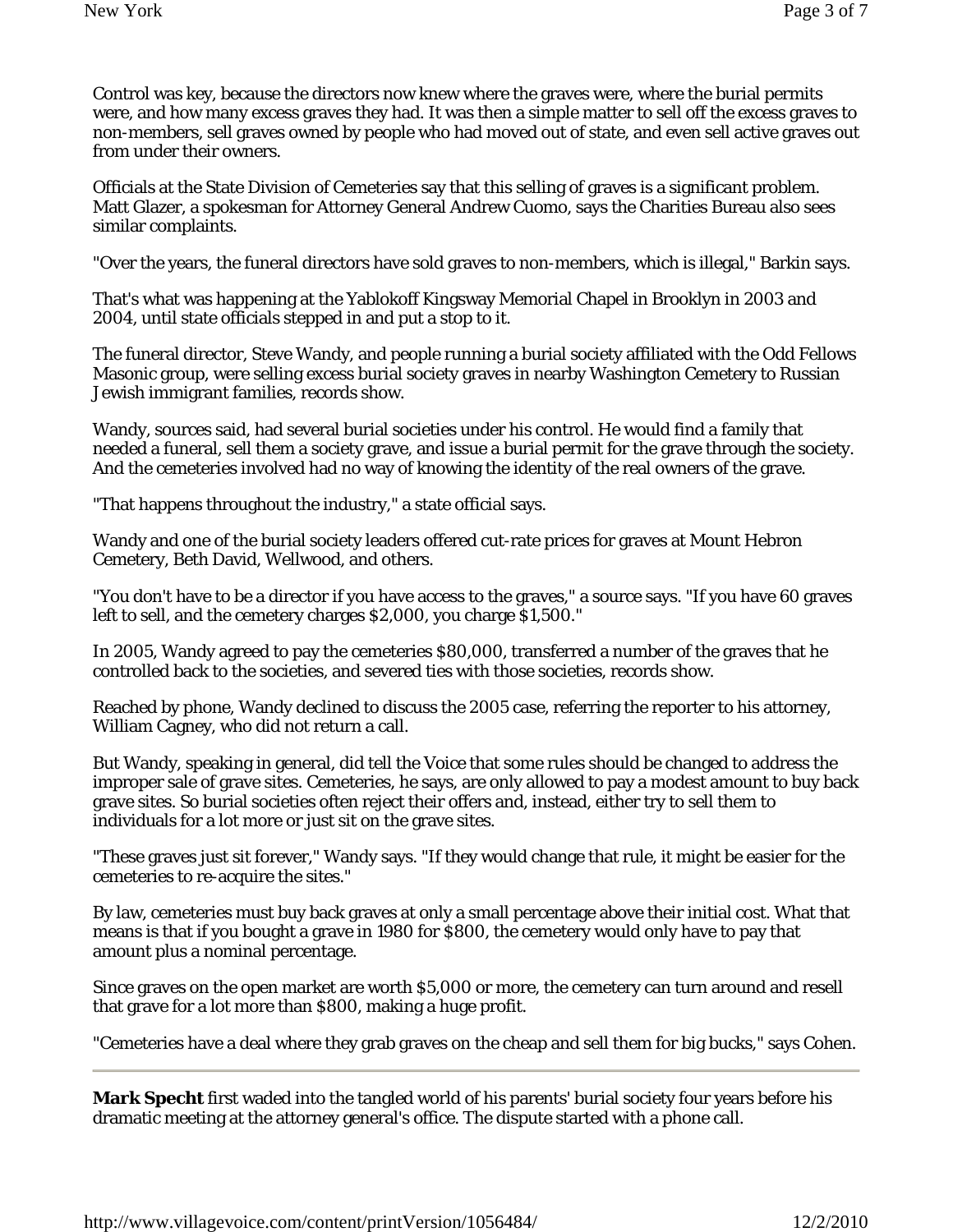The Lanzuter Benevolent Association was founded in 1889 by immigrants from a small Polish town. The current president, treasurer, and vice president all live on the 500 block of Grand Street.

In 2003, Specht contacted the burial society to inquire about the status of his mother's grave. "She was telling me that she hadn't had any dues requests from them for three years," he says. "When I called them up, they threatened to demand back dues that they had never asked for and threatened to take away the plot for my mother that was next to my dad's grave."

After that, Specht and his brother tried to join the society. They were turned down, despite the fact that their parents had been lifelong members. Mark's father, Joe Specht, had been closely involved in the society, attending meetings up to his death in 1999.

Rather than let the issue drop, Specht began to demand more information from the society, which is controlled by a Grand Street fixture, butcher Ben Sauerhaft, along with his son, Solomon, a doctor, treasurer Phillip Kubert, and attorney Martin Cohen.

In his research, Specht learned that the society, whose membership had dwindled to fewer than 50, controls between 300 and 600 graves at Wellwood Cemetery on Long Island. The same people who control Lanzuter also control another burial society, which owns 600 plots at Washington Cemetery in New Jersey. At Wellwood, just 40 of the plots are currently in use, he says.

Altogether, the unused graves have a value at least in the hundreds of thousands of dollars. Specht estimates the total value at close to \$1 million.

Specht also learned that the society's accounts contain about \$200,000 in cash.

"Our lawsuit claims that they failed to hold meetings, keep minutes, hold proper elections, or follow their own bylaws," Forman says.

In addition to accepting no new members, the society has also not been doling out much money for burials. Records show that from 2005 through 2007, the society spent just \$1,000 on endowments.

"The main thing is they can't show where they distribute plots," Specht says. "They are just sitting on the money and the grave sites."

So, where was the money being spent? Records obtained by Forman offer some indication that at least a portion of the money was being spent on questionable things—in one check, Sauerhaft gave \$5,000 to a temple where he is a trustee; in another, the society gave another \$5,000 to the same temple; and, in 2007, the society wrote a third check for \$2,000 to the temple.

The notation "holiday gift" appears on a \$100 check written to Ben Sauerhaft. "Passover gift" appears on another check for \$175. A \$500 check written in 2006 went to pay medical expenses for Sauerhaft's nephew, Forman says. Checks totaling \$580 were written to Kubert with no explanation for the expenses.

"How is that not embezzlement?" Specht says. "I believe the society should be dissolved. It serves no purpose."

In all, Forman says, there was about \$20,000 in questionable expenditures in the cancelled checks that he was given by the society.

For his part, the patriarch, Ben Sauerhaft, sometimes considered the "mayor" of Grand Street, remains uncowed by Specht's lawsuit. "Let him take me to court," he says. "Specht is a stupid man. If he thinks he's going to win something, he's making a mistake."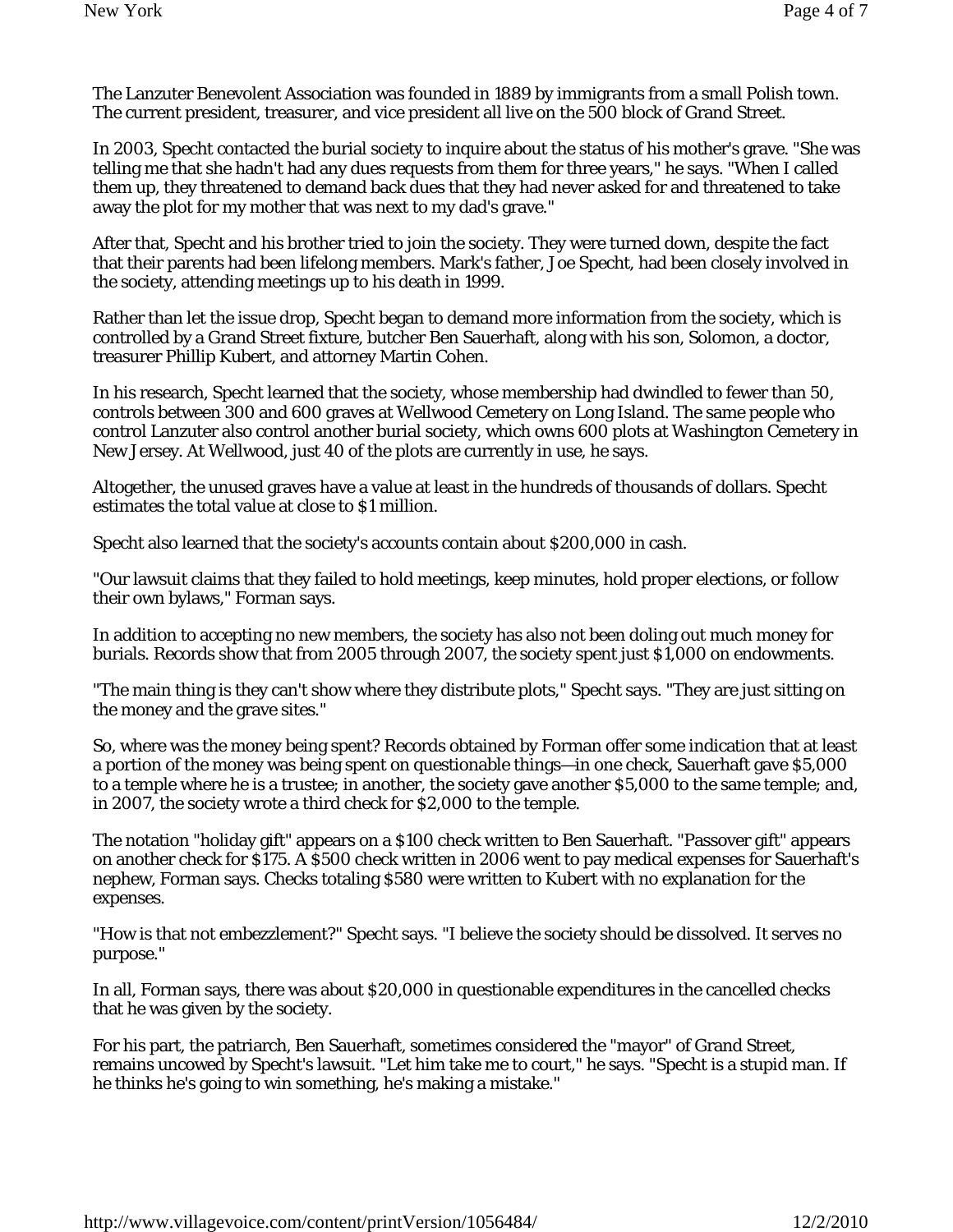In an interview, Cohen, the society's lawyer, suggests there is "a touch of anti-Semitism" in the *Voice*'s decision to write an article on the dispute, and claims that Forman, Specht's lawyer, is just seeking publicity.

"It's always nice to show how Jewish people fight amongst themselves, and it's not the case," Cohen says. "There are more important things to report on in New York."

He adds that there's nothing improper about a burial society keeping unused graves and put the number at closer to 200. He denies Specht's allegation that the society has sold graves to nonmembers.

There was nothing improper, Cohen says, about the checks written for purposes other than burials. "No checks were written in violation of the bylaws," he says. "The bylaws allow for benevolent work, not just burials. I don't think that's a problem."

As for the threat to call Shelly Silver, he says, "I don't recall ever saying anything like that."

Of Specht, Cohen says that his desire to "strong-arm" the society is misplaced. "It seems like he wants to dissolve the society. One of the outcomes of that is that each member would divide the assets. His mom would get a few thousand dollars. . . . But the idea of the organization was to live in perpetuity to provide for graves and money for bereavement. That need hasn't ended."

Asked why the society has only disbursed \$1,000 for burials in recent years, Cohen says, "It's the natural ebb and flow of any organization where it is busier at some times than other times. People tend to die in numbers."

Speaker Sheldon Silver, meanwhile, says he knows Cohen from the Lower East Side, but, he says, "I have absolutely no knowledge of the issue you described."

Solomon Sauerhaft, and treasurer Kubert did not return repeated *Voice* phone calls. The society's accountant, Adam Gottlieb, who is also Sauerhaft's grandson and works in Cohen's office, did not call back either.

Specht found seven members of the Lanzuter Association to agree to act as plaintiffs, including his mother, Tobie, and filed a lawsuit in May 2008. The suit alleges that the society acted in secret for eight years, held few meetings, didn't keep minutes, didn't hold elections, and didn't follow its own charter. The lawsuit also claims that society funds were given to Kubert to help him treat his medical condition. Those disbursements were never authorized.

"All that remains of the society are its assets, over which the directors exercise complete control," the lawsuit says.

In addition, there are those unused grave sites. "It seems like what they're doing is waiting for everyone to die out, so whatever is left will go to a surviving family member of one of the officers," Forman says. "At the end of the day, this might all be kosher, but it doesn't look like it."

In 2008, the attorney general's office settled a case against a large funeral home company, Service Corporation International, based in Houston, after alleging that SCI had essentially cornered the market on Jewish funerals in New York City.

In addition to buying Jewish funeral homes, the company was also entering into exclusive agreements with large burial societies. Once SCI had those agreements, they could jack up their prices for what in essence was a captive clientele. (Because Jewish burials are supposed to occur as soon as possible after death, families feel extra pressure to pay the higher prices.)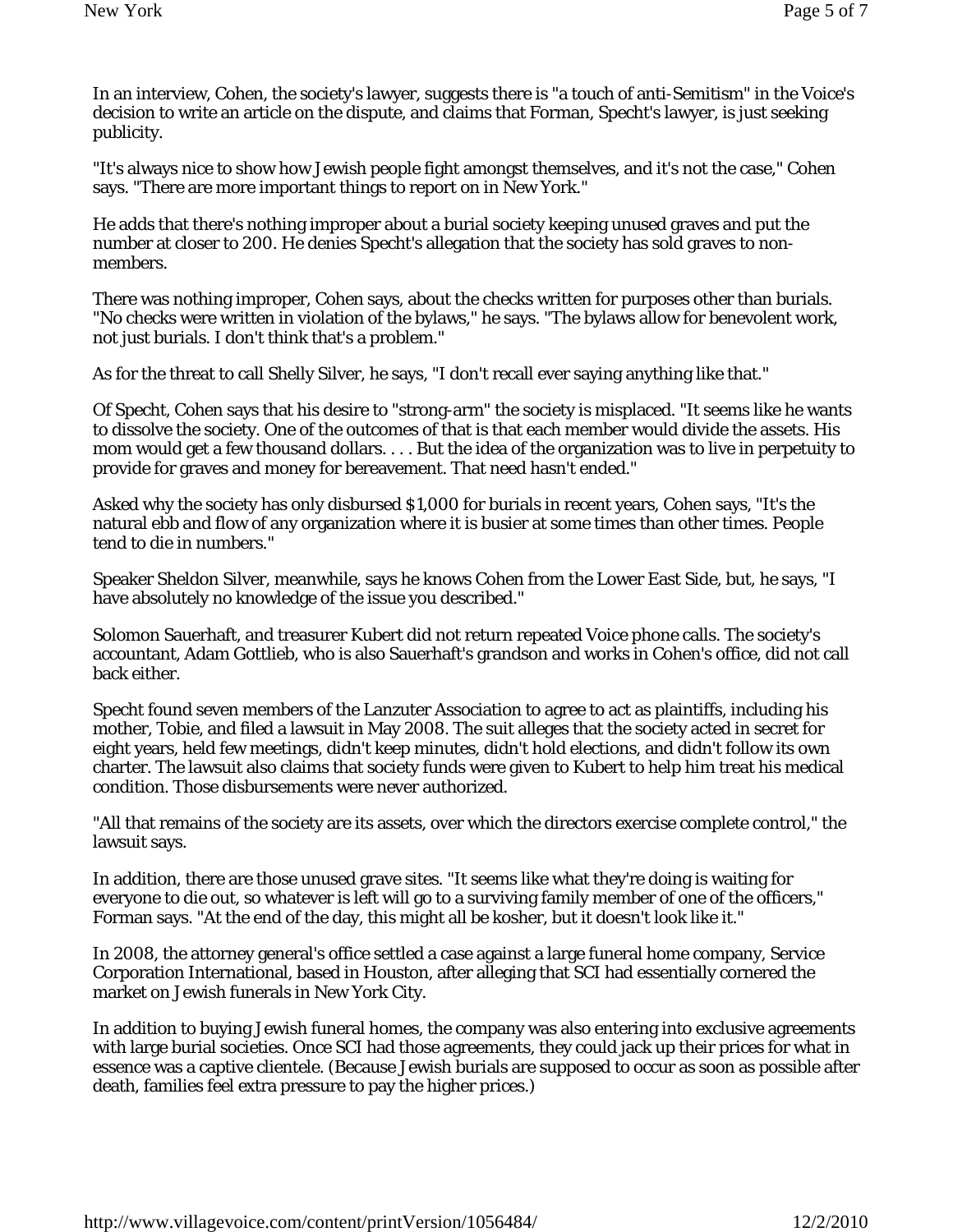Even Marmor, the student of Jewish genealogy, has confronted the problem. Marmor says she got involved in a burial society because she couldn't reach the man who was supposed to be running it to get him to check on the status of her own grave, which was located next to that of her husband's, who died in 1988.

"I call the cemetery, and they tell me that everyone has died—that there's no one to reach," she says.

She filed papers to take over the society and learned that it still held many, many unused grave sites. She was also shocked to learn that someone else already occupied the grave she had bought. Someone had given away or sold her grave without her knowledge.

"A Mr. Adler was buried there," she says. "I don't know how it happened. Fortunately, there was a site on the other side of my husband."

It's easy to get a glimpse of the black market in graves by sifting through the pages of Craigslist, noting the individuals selling graves they purportedly own. State Cemetery officials constantly complain to Craigslist that the company must have proof of ownership before posting those ads on the website. Under state law, unless the company has been given proof of ownership, it is illegal to advertise graves.

At times, Barkin says, unscrupulous society directors will demand fees or dues before they release a grave to the family that has purchased it, knowing that Jewish law demands burial as soon as possible. Grieving relatives, faced with this demand, often just cave in and pay the supposed fees, whether owed or not.

"If you just think about the money involved—in the entire United States—between perpetual care and operating expenses . . . we're talking about billions of dollars!" says John Lucker, a Connecticut man currently suing Bayside Cemetery in Queens. "It's understandable that there are problems. Especially when most members are either dead or don't know that they have a stake."

Lucker is suing the managers of the cemetery for failing to keep the site in good condition and using the money set aside for that purpose on other things. The cemetery denies the allegations.

"A lot of cemeteries have unclaimed graves, which probably will never be used because the burial societies have gone away, and the papers that prove what people are entitled to are lost," Lucker says.

If the black-market trade in grave sites owned by burial societies is troubling, so is the notion that so much money gathered from many trusting individuals is now in the hands of a relative few. And tracking whether burial societies are misusing those funds isn't easy. **"Burial societies have added risk** for abuse because people tend to trust more, the laws are generally lax, and you usually have nonfinancial experts running it," says Hayden Burrus, a Florida-based expert in the financial management of cemeteries. "When you can pull money out with no oversight, that's going to create a temptation."

The state recommends that burial societies hand over the deeds to individual graves to the members who paid for them. That way, if the society dissolves, the member can still go to the cemetery and prove that they own a plot.

Within the Division of Cemeteries, there is the feeling that burial societies need to be more closely regulated—especially those with large grave holdings and those in control of significant amounts of money.

There has been some talk of late, sources say, for tighter regulation by the attorney general's office, which is supposed to oversee charities. But bills, which seek that increased control, tend to die in Albany's shark tank of a legislature.